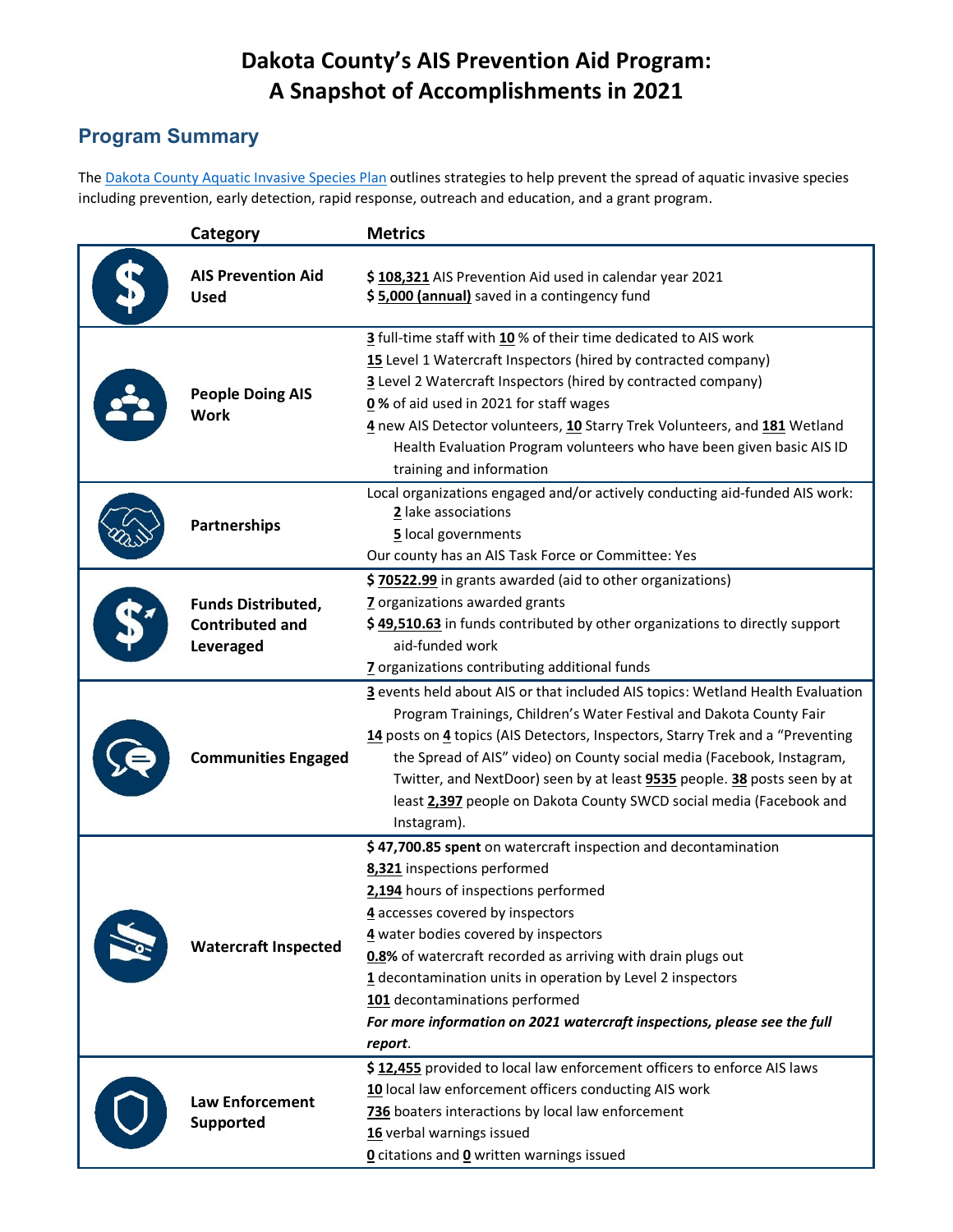| Category                                                  | <b>Metrics</b>                                                                                                                                                                                                                                                                                                                                                                                                                                                                                                                                                                              |  |  |
|-----------------------------------------------------------|---------------------------------------------------------------------------------------------------------------------------------------------------------------------------------------------------------------------------------------------------------------------------------------------------------------------------------------------------------------------------------------------------------------------------------------------------------------------------------------------------------------------------------------------------------------------------------------------|--|--|
| <b>Monitoring</b><br><b>Conducted</b>                     | 8 total lakes and rivers surveyed for AIS. Surveys included:<br>$1$ early detection searches on $1$ water bodies<br>6 zebra mussel settling plates deployed on 1 water bodies<br>10 aquatic plant surveys conducted on 8 water bodies<br>2 new detections in the county<br>10 people participated in the University of Minnesota Extension and<br>Minnesota AIS Research Center's "Starry Trek" event<br>List of species monitored: Eurasian Water Milfoil, Curly Leaf Pondweed,<br><b>Starry Stonewort, Zebra Mussels</b>                                                                  |  |  |
| <b>Invasive Aquatic Plant</b><br><b>Management (IAPM)</b> | \$28,184.81 spent on IAPM<br>9 water bodies with aid-funded IAPM activities<br>11 groups involved or conducting aid-funded IAPM work<br>\$8,947.50 in other funds leveraged for IAPM work<br>Lake Byllesby Improvement Association coordinated with Goodhue<br>County on a Curlyleaf Pondweed plant management project.<br>Lake Byllesby Improvement Association and the city of Apple Valley<br>$\bullet$<br>both received grant funds from the Minnesota DNR for treatment<br>projects.<br>List of species controlled: Eurasian Water Milfoil, Curly Leaf Pondweed,<br><b>Yellow Iris</b> |  |  |

# **Program Spending Summary**

| <b>Budget Category</b>               | <b>County: AIS</b><br><b>Prevention Aid</b><br>Spent in 2021 | <b>Local Grants: AIS</b><br><b>Prevention Aid</b><br><b>Awarded in 2021</b> | <b>Description</b>                                                                                                                                                                                                            |
|--------------------------------------|--------------------------------------------------------------|-----------------------------------------------------------------------------|-------------------------------------------------------------------------------------------------------------------------------------------------------------------------------------------------------------------------------|
| Public Outreach and<br>Education     | \$3,112.00                                                   | \$15.93                                                                     | Reimbursement for residents taking the AIS<br>detector training, funding for Children's Water<br>Festival to have AIS Content, purchase of AIS<br>booklets, and a newspaper notification from one of<br>the grant recipients. |
| <b>Watercraft Inspection</b>         | \$22,231.09                                                  | \$25,469.76                                                                 | Cities participate in the inspection program under<br>the umbrella of our grant program. We had<br>inspectors at 4 public accesses in Dakota County in<br>the year 2021.                                                      |
| Enforcement                          | \$12,455                                                     | N/A                                                                         | Additional overtime AIS Enforcement hours<br>through the County Sherriff's department.                                                                                                                                        |
| Monitoring                           | \$0                                                          | \$16,852.50                                                                 | Monitoring was conducted as part of our AIS grant<br>program on several lakes.                                                                                                                                                |
| New Infestation Response             | N/A                                                          | N/A                                                                         | Newly discovered infestations did not warrant<br>coordinated response in 2021.                                                                                                                                                |
| Invasive Aquatic Plant<br>Management | N/A                                                          | \$28,184.81                                                                 | Plant management is completed under the AIS<br>grant program as eligible projects.                                                                                                                                            |